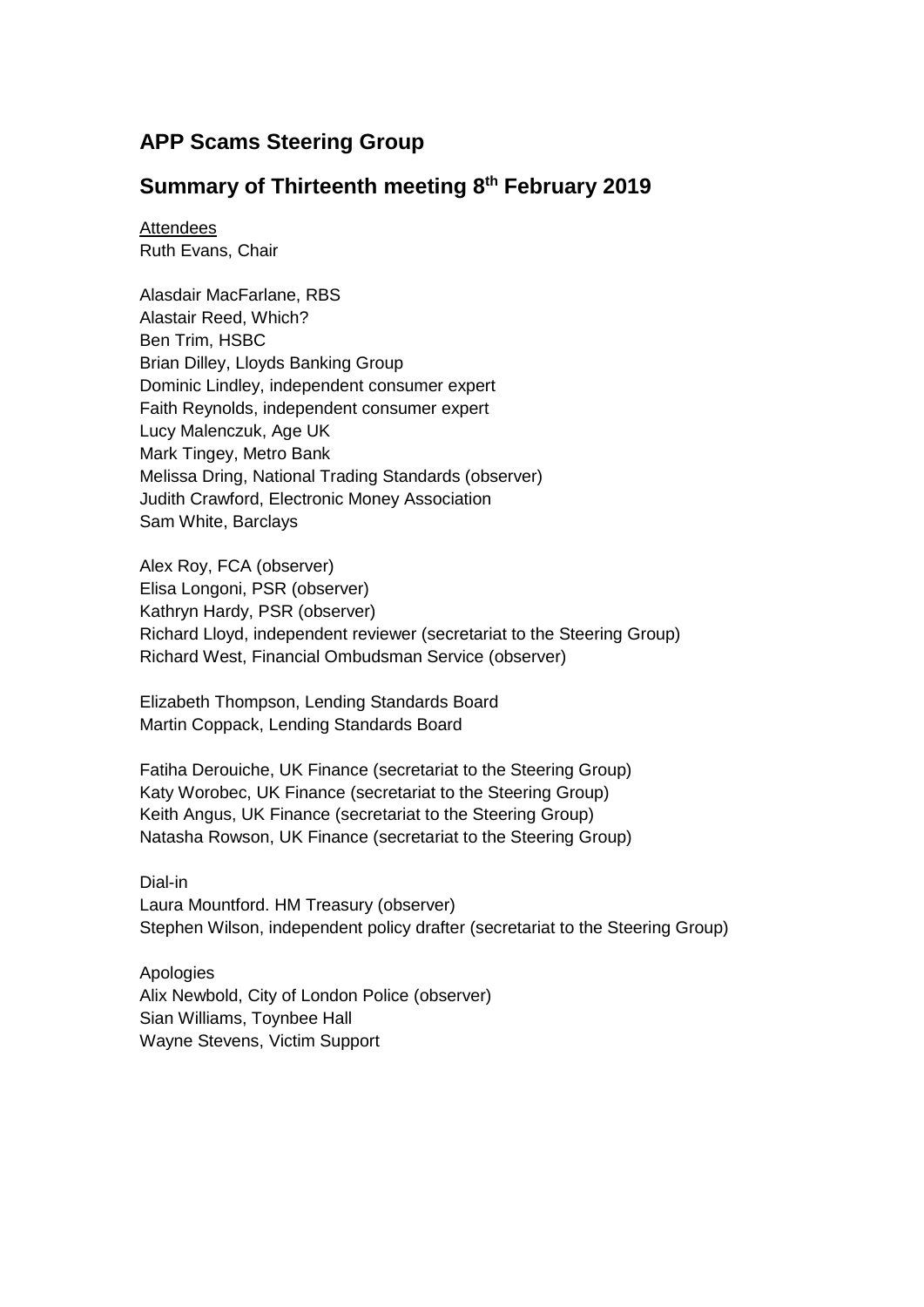## **Update on PSR Roundtable**

The Chair of the Steering Group provided a verbal update from a roundtable meeting arranged by the PSR at the request of UK Finance. The meeting was attended by senior executives from PSPs, regulators, government and the Steering Group chair to discuss industry's outstanding concerns on the Code. The main points discussed in relation to the Code related to no blame funding and the implementation of the Code. The PSPs attending committed to provide an initial seed funding loan for the no blame pot to bridge the gap to the longer-term solution being developed and put in place by next year.

The Steering Group discussed the timeline for finalising the Code and the go live date, noting the need to have clear messaging for consumers, timely implementation, and as many PSPs as possible signed up for the go live date.

#### **Governing Body Update**

The Chair introduced the representatives from the proposed governing body, the Lending Standards Board, (LSB) to present to the Steering Group on the governance of the Code.

The LSB presented a detailed paper for SG consideration, outlining the business case and plan for governance of APP scams and invited SG members for feedback and questions.

SG members raised various points, while significant discussion ensued in relation to the governance of the Code along with its wider applicability. In response, the LSB stated they anticipated regular discussion and updates with the SG as part of a continued relationship, and were keen to learn more from the SG in terms of firms signing up to the Code.

#### **Reimbursement Process Flow**

The Chair opened the session by presenting a tabled paper with a list of options for the Steering Group to approve. It outlined the reimbursement apportionment process in various situations including where both PSPs are signed up to the Code, where only one PSP is signed up, and where none are signed up.

SG members discussed various principles. However, mutual consensus was not reached on all points raised. Members agreed to take the outstanding points to the working group and report back to the next SG. The point was reiterated that the purpose of the Code is to prevent scams.